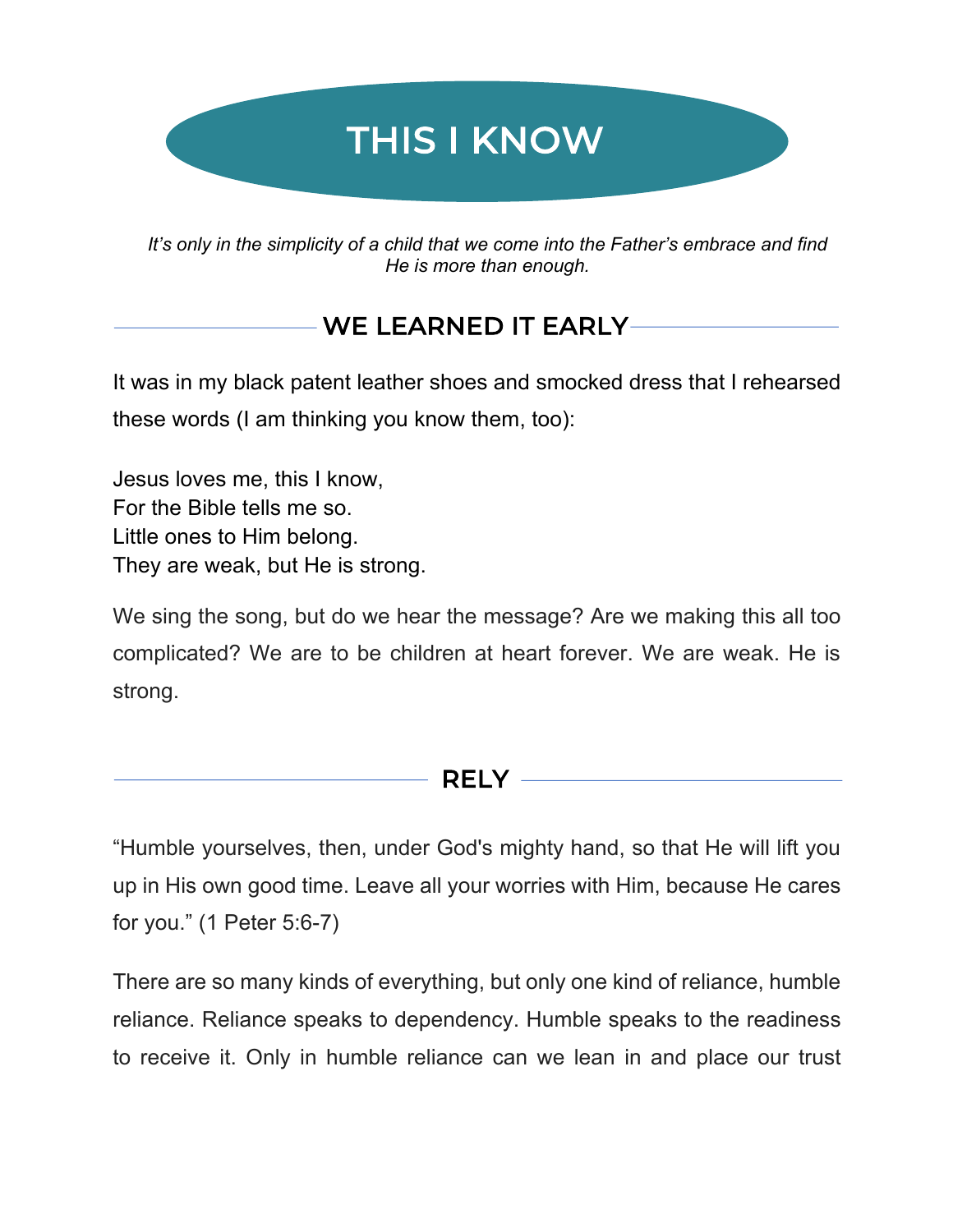outside of ourselves. We then have the capacity to be captured, and to place our hope where it belongs, literally pinned to someone else.

A humble reliance and a hope that hinges on, and holds tight to, the only real One upon whom we can truly RELY.

## LET'S BE REAL

Others have let us down and proven unreliable. We all have faced heartaches and heartbreaks along the way. We've all been let down. I've had people flat out lie to me and make promises that they never intended to keep. Let's not let this trip us up. Let's not let our broken experiences butt in and keep us from coming to the One we all need.

### ABOVE ALL REMEMBER

It's broken here. There are broken relationships, broken words and promises. We undo covenants at the first sign of weakness and struggle. He is not like us. He keeps His covenant. Above all, remember -- the Love of God in Christ Jesus isn't broken, but is pure and reliable. He keeps all promises.

Truly, not one promise will pass away incomplete! "For no matter how many promises God has made, they are 'Yes' in Christ. And so through Him the 'Amen' is spoken by us to the glory of God." (2 Corinthians 1:20)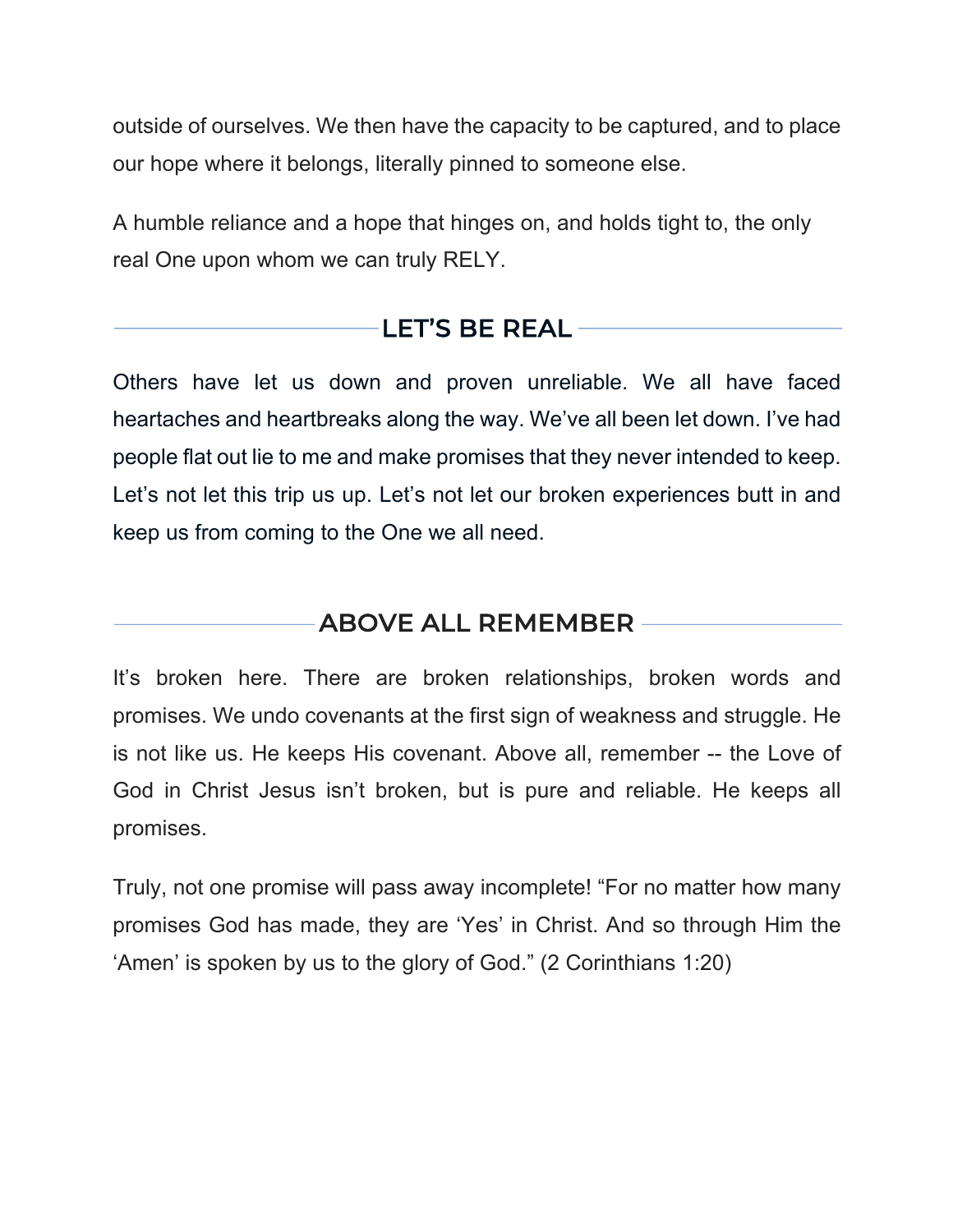# HE STAYS

At night I like to use this app on my phone that puts a soothing sound in the

room that lulls me to sleep. I tap the button, the noise fills my room and it rocks me to sleep. My choice noise is called "storm." As I tapped the button one night, I thought of all the storms I never would have chosen in my life but have poured down. In each storm He chose me. Through my tears and sleepless nights, He chose to calm me and help me through. Was it the storms of marriage? Was it the heavy rains that fell from a heavy

 $\overline{a}$ 

"Storms come, storms go. He stays. He never leaves.

heart for our children? Or the torrential downpours that left me soaked in sadness and covered in worry? No matter the storms, He's never left my side. I wouldn't choose them, but they have certainly brought me to Him.

WAKE UP AND CRY OUT

Jesus invited His disciples to the storm. "Let's go over to the other side." They all hopped in a boat and furious squall came up while they were out on the water. Waves came in so that the boat was nearly swamped. They cried out in fear. "Jesus!"

Where was He? What was He doing? Get this. He had his head on a pillow, catching a nap with no worry in the world. They cried louder still, "Jesus, wake up!" Why was He asleep? Didn't He know? Did He not care? "Teacher, don't you care if we drown?" (Mark 4:35-41) I get it, I would've asked the